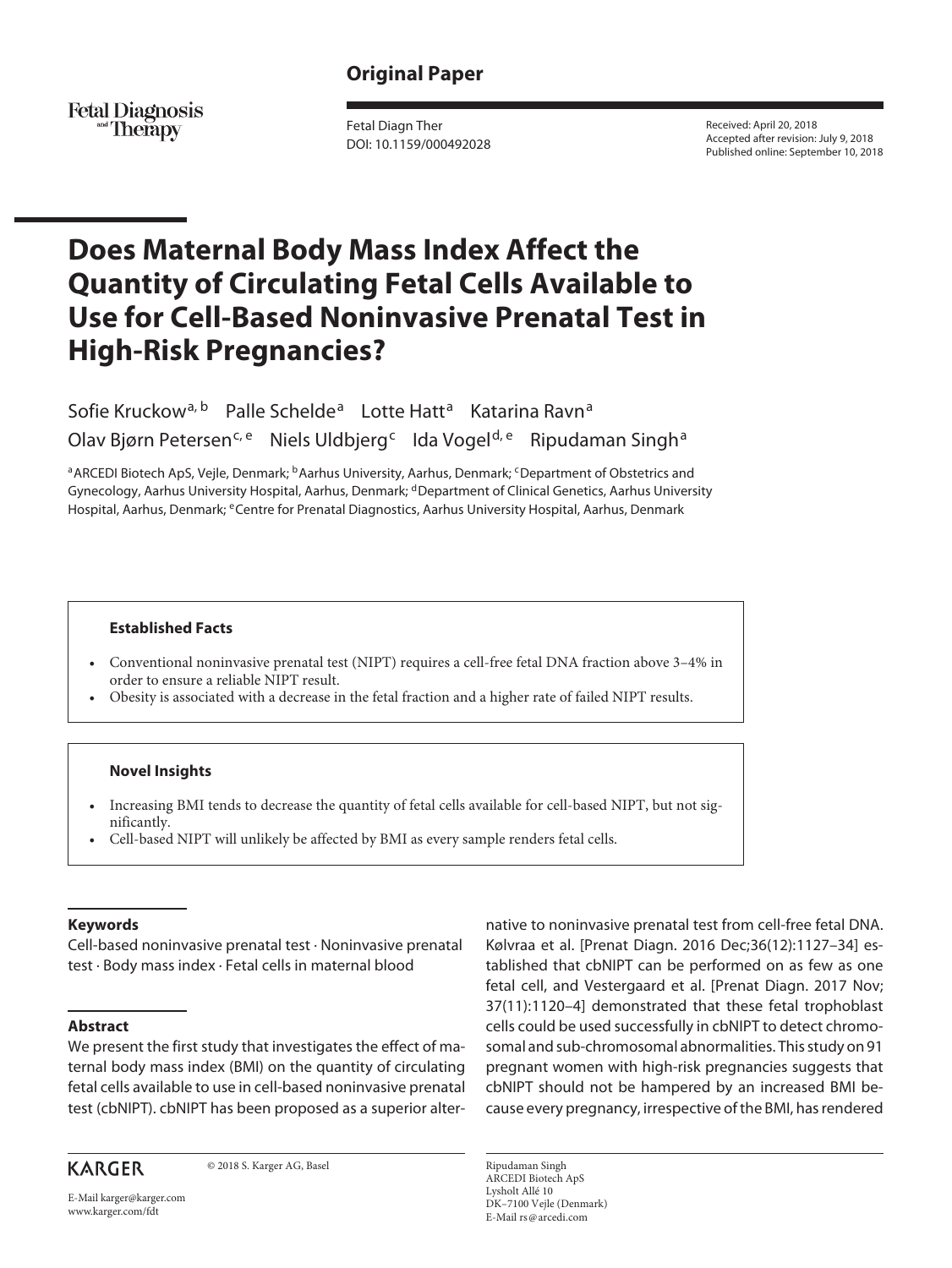fetal cells for downstream genetic analysis. The mean number of fetal cells per sample was 12.6, with a range of 1–43 cells in one sample. ANOVA showed that increasing maternal BMI tends to decrease the number of fetal cells, but not significantly. © 2018 S. Karger AG, Basel

#### **Introduction**

<span id="page-1-1"></span><span id="page-1-0"></span>Noninvasive prenatal testing (NIPT) based on cell-free fetal DNA (cffDNA) circulating in maternal plasma provides effective screening for trisomy 21 (Down syndrome), trisomy 18 (Edward syndrome), and trisomy 13 (Patau syndrome) [[1\]](#page-3-0). However, cffNIPT performance highly depends on the fetal fraction (FF), defined as the proportion of fetal-derived cell-free DNA in the total cellfree DNA component found in maternal plasma. Thus, the FF must exceed 3–4% to provide a low false negative rate [\[2\]](#page-3-1). Several factors including body mass index (BMI) affect the FF. This is illustrated by a lower mean FF among women weighing 60 kg (12%) compared to women weighing 120 kg (6%) [\[3](#page-3-2)]. This association is explained by two factors: an increase in the concentration of cell-free maternal DNA and a decrease in the concentration of cffDNA [\[4\]](#page-3-3). The increase in the concentration of cell-free maternal DNA is due to enhanced necrosis and apoptosis of adipose tissue in obese pregnant women resulting in the leak of maternal DNA into the circulation [[5](#page-3-4)]. The decrease in cffDNA concentration may be associated with an increased total blood volume in obese women resulting in the dilution of cffDNA [\[6\]](#page-3-5). Thus, increasing BMI and obesity are correlated with an increased risk of a failed cffNIPT result. Yared et al. [[7](#page-3-6)] suggested a failure rate of 24.3% among obese women (BMI ≥30) compared with 3.7% in nonobese women. Consequently, there are limitations in the use of NIPT technology in the population of obese pregnant women.

Emerging technologies that source intact fetal cells from maternal blood have been proposed as superior alternatives to cffNIPT. These technologies are called cellbased noninvasive prenatal tests (cbNIPT). In conventional cffNIPT, the DNA is fragmented and contaminated with maternal DNA making it difficult to detect small copy number variations in the fetal genome. Since fetal cells encompass the uncontaminated fetal genome, cbNIPT paves the way for progress in noninvasive prenatal testing [[8](#page-3-7)]. Vestergaard et al. [\[9\]](#page-3-8) previously demonstrated that aneuploidies and even sub-chromosomal aberrations can be detected using this cbNIPT technology.

However, the influence of BMI on the number of fetal cells and cbNIPT technology has not yet been explored. The objective of this study was to investigate the relationship between maternal BMI and the number of fetal cells in venous blood samples.

#### **Methods**

The study was approved by the Danish Research Ethics Committee (project ID: S-20070045). The data set consisted of 91 blood samples drawn sequentially as part of a larger validation study of the cbNIPT method conducted by ARCEDI Biotech ApS, a Danish biotech company that holds proprietary technology for the enrichment and analysis of rare fetal extravillous trophoblast cells from pregnant women's blood. Pregnant women at high risk of trisomy 21 (>1:300 in the Danish combined first-trimester screening program) who opted for invasive testing in the Central Region of Denmark were asked to participate. A total of 30 mL of blood was drawn from each woman. Blood processing, fetal cell enrichment as well as fetal cell staining and scanning was done as previously described [\[8,](#page-3-7) [1](#page-3-0)0]. In short, red blood cells were lysed; the white blood cells were incubated with a fetal cell-specific antibody cocktail [\[8\]](#page-3-7). After incubation, the cells were applied to Miltenyi MS columns where fetal cells were enriched and stained using a cocktail of cytokeratin antibodies. Retained cells were eluted from the column and spread on glass slides. A fluorescence scanner (MetaSystems) located enriched and cytokeratin-stained fetal cells on the slides and final visual validation was performed by trained personnel. This method provides a high fetal cell specificity, which was previously validated and published by Kølvraa et al. in 2016 [\[8\]](#page-3-7). For the statistical analysis, the 91 subjects were subcategorized into four BMI weight classes according to WHO classification  $\langle$  <18.5 = underweight; 18.6–24.9 = normal;  $25.0-29.9$  = overweight;  $30.0-39.0$  = obese).

#### **Results**

The 91 pregnant women had a mean BMI of 23.9, which ranged between 17 and 38.7. The mean number of fetal cells per sample (30 mL of whole blood) was 12.6, with a range of 1–43 cells in one sample. The number of fetal cells, mean, median, range, and standard deviation in different groups are shown in Table 1.

Fetal cell numbers in the four BMI groups are distributed as illustrated in the scatter plot (Fig. 1). The mean number of fetal cells per sample was 18.9 in the underweight group, 13.0 in the normal weight group, 10.1 in the overweight group, and 10.6 in the obese group. We did an analysis of variance (ANOVA), comparing the mean number of fetal cells in the four groups. Even though the decrease in the number of fetal cells with increased BMI was observed, the variance among the BMI groups was not statistically significant ( $p = 0.14$ ). We also performed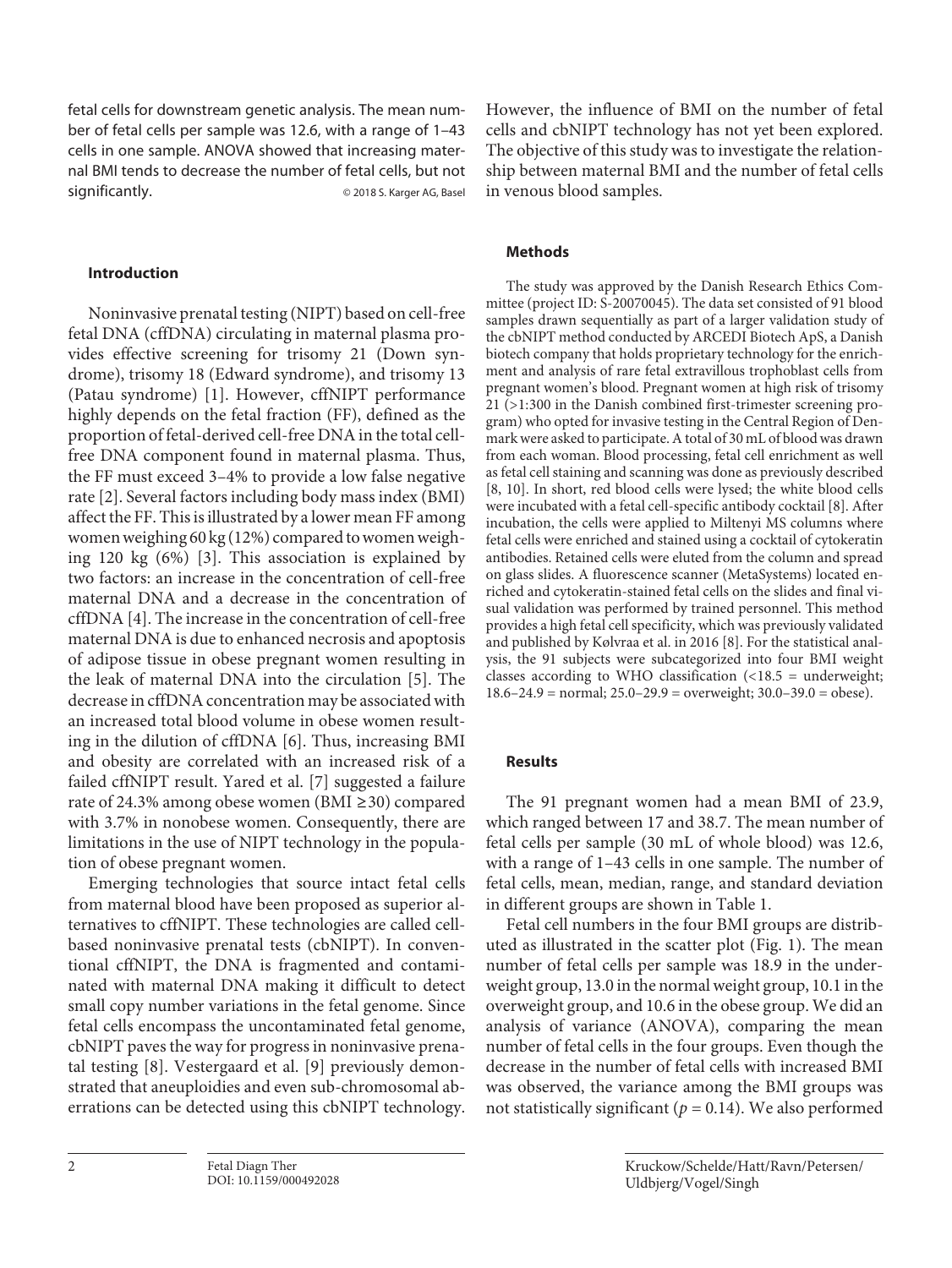

**Fig. 1.** The scatter plot shows the distribution of fetal cells in 91 pregnant women. Each BMI subgroup is marked with a vertical line. Extreme values of fetal cell numbers are more frequent in the underweight and normal weight group, and a decrease in the number of fetal cells trends with an increasing BMI. Md, median.

**Table 1.** The mean and median number of fetal cells in four BMI groups

|             | Count, $n$ | Fetal cells | Mean | Median | Range    | <b>SD</b> |
|-------------|------------|-------------|------|--------|----------|-----------|
| Underweight | 8          | 151         | 18.9 | 18.0   | $6 - 34$ | 10.0      |
| Normal      | 51         | 663         | 13.0 | 10.0   | $2 - 43$ | 9.7       |
| Overweight  | 22         | 224         | 10.2 | 8.0    | $1 - 37$ | 8.9       |
| Obese       | 10         | 106         | 10.6 | 9.5    | $1 - 25$ | 8.0       |

the Kruskal-Wallis nonparametric test, and the association of BMI with fetal cell numbers was still not significant ( $p = 0.07$ ).

### **Discussion**

The present study on fetal cell numbers from 91 highrisk pregnancies suggests that increasing maternal BMI tends to decrease the number of fetal cells in a venous blood sample, but not significantly. In particular, the underweight and normal weight women present outliers with very high fetal cell numbers. No data was obtained from women who declined to participate. Consequently, our cohort may be affected by selection bias. However, we find this unlikely since the distribution of BMI in our data is similar to the distribution of BMI among Danish women in the age range of 16–44 years. In our study, 35.2% had a BMI ≥25 compared to 35.5% in the general population according to The Danish National Health Survey  $2017<sup>1</sup>$  [\[11\]](#page-3-0). The lack of statistical significance of the cor-

<sup>&</sup>lt;sup>1</sup> The Danish National Health Survey was funded by The Capital Region, Region Zealand, The South Denmark Region, The Central Denmark Region, The North Denmark Region, The Ministry of Health and the National Institute of Public Health, University of Southern Denmark.